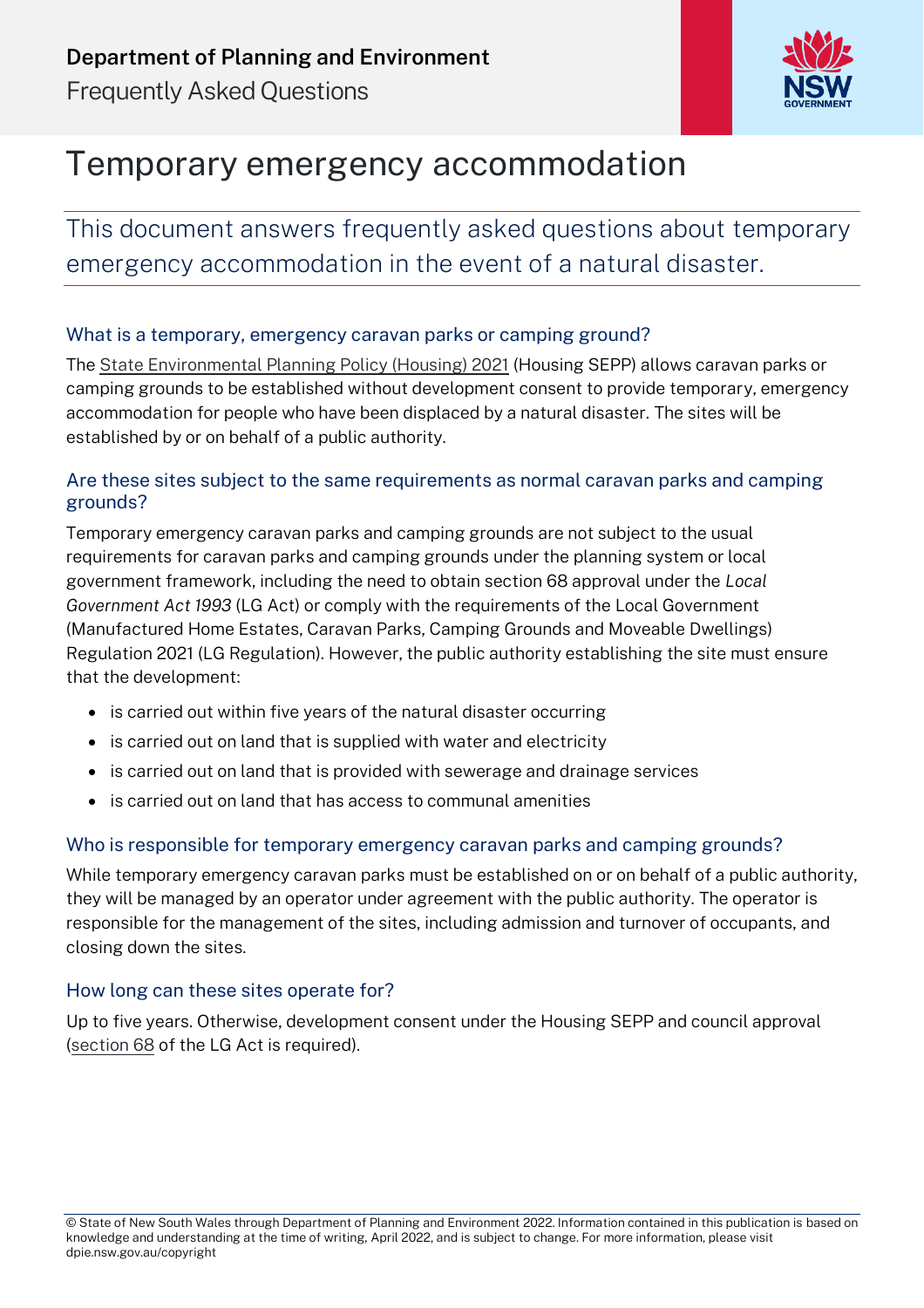### **Department of Planning and Environment**

Frequently Asked Questions



### Can moveable dwellings be installed in temporary, emergency caravan parks and camping grounds?

Yes, [clause 73A\(1\)\(a\) of the LG Regulation](https://legislation.nsw.gov.au/view/pdf/asmade/sl-2022-148) allows for the installation of a moveable dwelling within a caravan park or camping ground that has been established to provide temporary, emergency accommodation.

A section 68 approval is not required if the moveable dwelling does not adversely impact the amenity of the land or the health and safety of persons occupying the caravan park. including the risk of fire.

## Moveable dwellings on private land

### [What is a moveable dwelling?](https://www.planning.nsw.gov.au/Policy-and-Legislation/Housing/Housing-SEPP#collapse_47b5fd723b6c43ea93108d200912767b)

A moveable dwelling is defined in the LG Act as:

- any tent, caravan or other portable device (whether on wheels) used for human habitation
- a manufactured home
- any conveyance, structure or thing of a class or description prescribed by the regulations

These structures are either transportable, or easier to disassemble and relocate than other types of homes.

### [Can I install a moveable dwelling temporarily without approval?](https://www.planning.nsw.gov.au/Policy-and-Legislation/Housing/Housing-SEPP#collapse_47b5fd723b6c43ea93108d200912767b)

Generally, a section 68 approval under the LG Act is required before you can install a moveable dwelling on land. However, [clause 77](https://legislation.nsw.gov.au/view/whole/html/inforce/current/sl-2021-0461#sec.77) of the LG Regulation sets out criteria for when moveable dwellings can be installed without approval.

Installing a moveable dwelling to accommodate a person displaced by a natural disaster is one of the exemptions provided under clause 77 provided it is:

- maintained in a safe and healthy condition
- removed within two years of installation

This provides affected homeowners with an interim housing solution while they repair or rebuild their home, or secure permanent accommodation. The availability of the other exemptions depends on the length of stay, who the occupant/s are and the type of land.

### If a moveable dwelling is installed as a result of a natural disaster, [what are the options at](https://www.planning.nsw.gov.au/Policy-and-Legislation/Housing/Housing-SEPP#collapse_47b5fd723b6c43ea93108d200912767b)  [the end of the two-year exemption period?](https://www.planning.nsw.gov.au/Policy-and-Legislation/Housing/Housing-SEPP#collapse_47b5fd723b6c43ea93108d200912767b)

The moveable dwelling must be removed from the property unless another approval has been secured.

Councils can extend the two-year period through a Local Approvals Policy.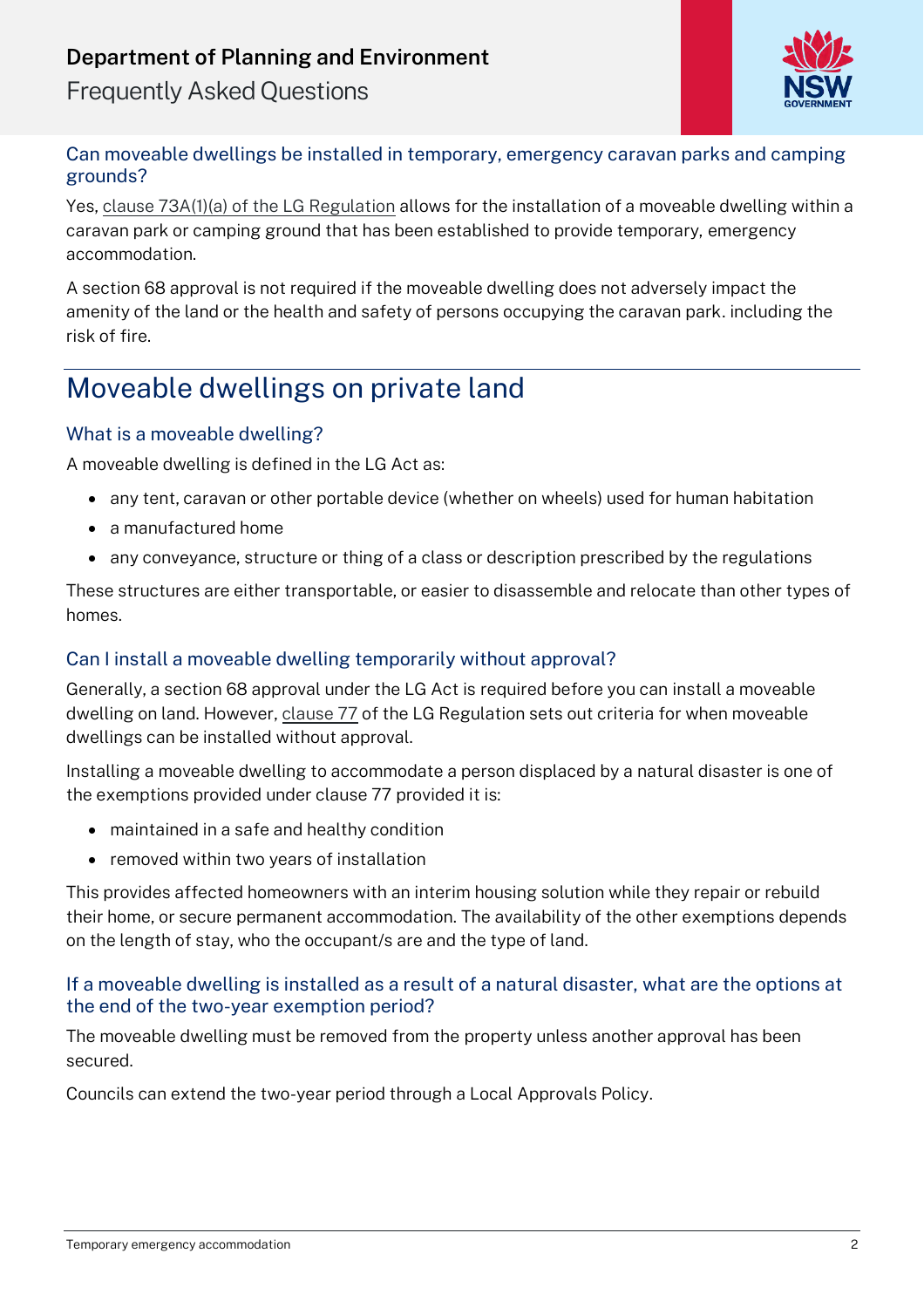### **Department of Planning and Environment**

Frequently Asked Questions



### How many moveable dwellings can be installed temporarily without approval?

If the moveable dwelling is installed to accommodate a person displaced by a natural disaster under clause 77(1)(d) of the LG Regulation, only one moveable dwelling is permitted on the same land.

However, it may be possible to install more than one on the same land using the other available exemptions, provided the criteria for the additional exemptions is met. Outside of this, two or more moveable dwellings require development consent for the use of land as a caravan park, camping ground or manufactured home estate.

### What do I need to consider for the location of the moveable dwelling on my lot?

There are no restrictions on where the moveable dwelling can be located on the lot. But you should consider impacts on neighbouring sites and ensure the proposed location does not put you or your family at risk. This includes considering risks from hazards, as well as access to services and evacuation routes.

Any moveable dwellings installed under [clause 77\(1\)\(d\) of the LG Regulation](https://legislation.nsw.gov.au/view/html/inforce/current/sl-2021-0461#sec.77) must also be maintained in a safe and healthy condition.

### Do I need approval for sewage management?

Generally, yes. Under [section 68 of the LG Act,](https://legislation.nsw.gov.au/view/html/inforce/current/act-1993-030#sec.68) approval is required to:

- dispose of waste into a sewer of the council
- install, construct or alter a waste treatment device or a human waste storage facility or a drain connected to any such device or facility
- operate a system of sewage management
- approval is usually required to connect the moveable dwelling to the sewer of the council or to an approved on-site sewage management system
- dispose of waste into a sewer of the council

### A caravan is installed on my property and is inhabited by a family member. Does the two year limit under clause 77(1)(d) apply to me?

No. Under [clause 77\(1\)\(b\)](https://legislation.nsw.gov.au/view/html/inforce/current/sl-2021-0461#sec.77) of the LG Regulation, the owner of a dwelling can install a caravan on land without approval provided it is for use by the owner of the dwelling or their household. The occupant does not need to have been displaced due to natural disaster, but the caravan must be located on the same site as an existing dwelling. There is no timeframe for the removal of a caravan under this exemption.